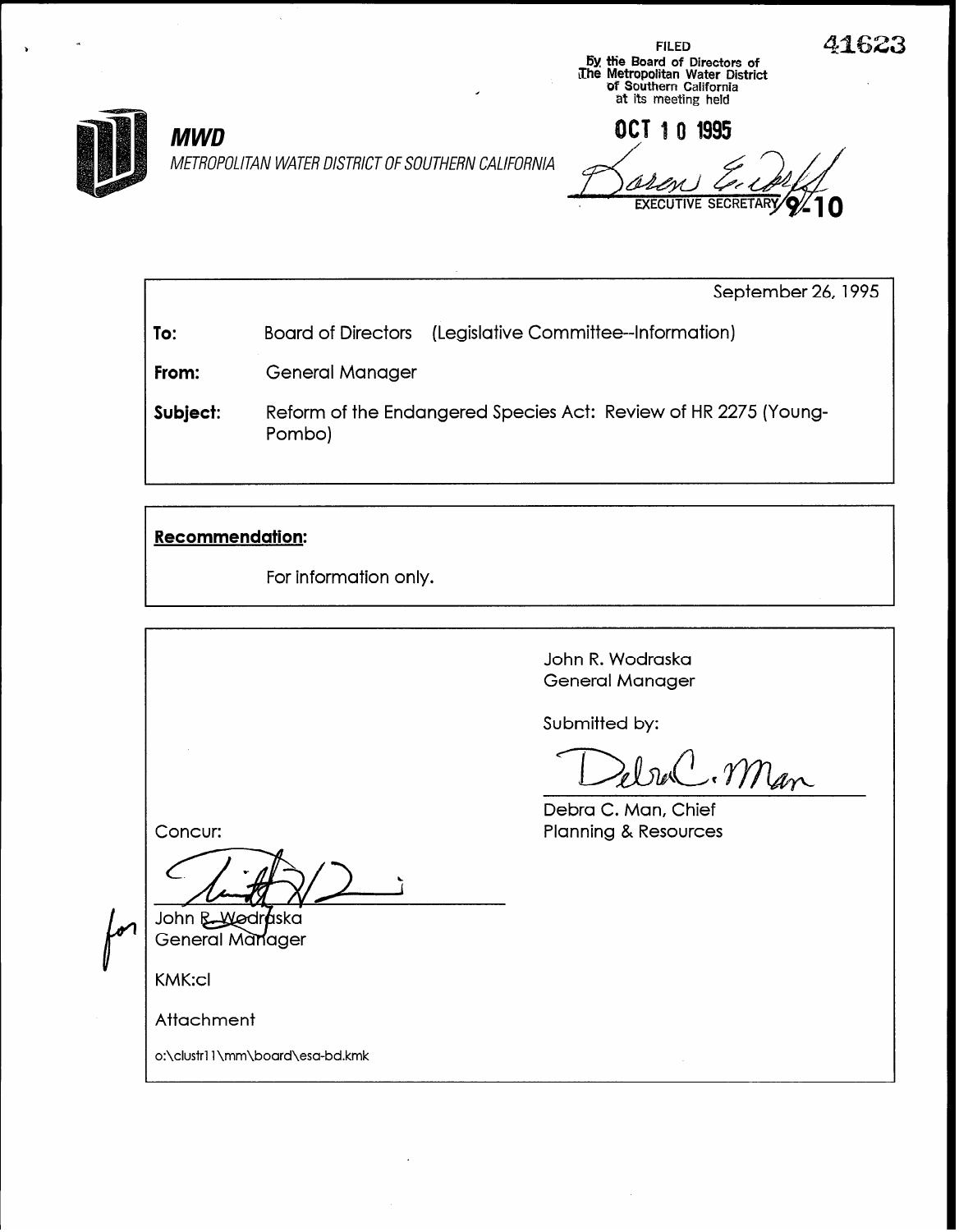## Executive Summary:

H.R. 2275 titled, "Endangered Species Conservation and Management Act of 1995," was introduced on September 7, 1995 by Congressman Young, Chair of the House Resources Committee, to both reform and reauthorize the federal Endangered Species Act (ESA) of 1973. The bill is extensive in its reform of the ESA and addresses topics including protection of property and water rights, redefinition of "incidental take" to exclude habitat modification, required identification of a conservation objective for each listed species that may reject species recovery and opt instead for practicable conservation or no action, codification of "a deal is a deal" principle providing clear certainty that an ESA agreement is final, and provision for federal cost-sharing of ESA costs. It also relaxes protections for marine species other than fish (mammals, seabirds, turtles) and appears to complicate U.S. efforts to limit importation of foreign protected species.

Metropolitan's interest in ESA reform focuses in part on provision of certainty for multi-species plans entered into in support of the capital improvement program, and has largely been met by the bill.

Metropolitan has also sought inclusion of provisions for voluntary natural systems management in support of solutions in the Bay Delta and Colorado River. However, such provisions have been included only in part due to House Resources Committee reservations regarding habitat concepts. Of greater concern are provisions for property compensation, water rights protection, and redefinition of "incidental take" to exclude habitat modification. These provisions are likely to undermine the ESA to the extent that stakeholders in the Bay-Delta and Colorado River no longer feel the need or have the ability to reach solutions due to potential litigation regarding interpretation of bill provisions. For these reasons, discussion is needed in the development of a strategy for Metropolitan's response to Endangered Species Act reform.

As this letter is prepared, new information indicates that moderate Republicans in the House are planning to introduce an alternate ESA bill that may exclude some of the more troubling provisions of H.R. 2275. An update on this will be provided orally.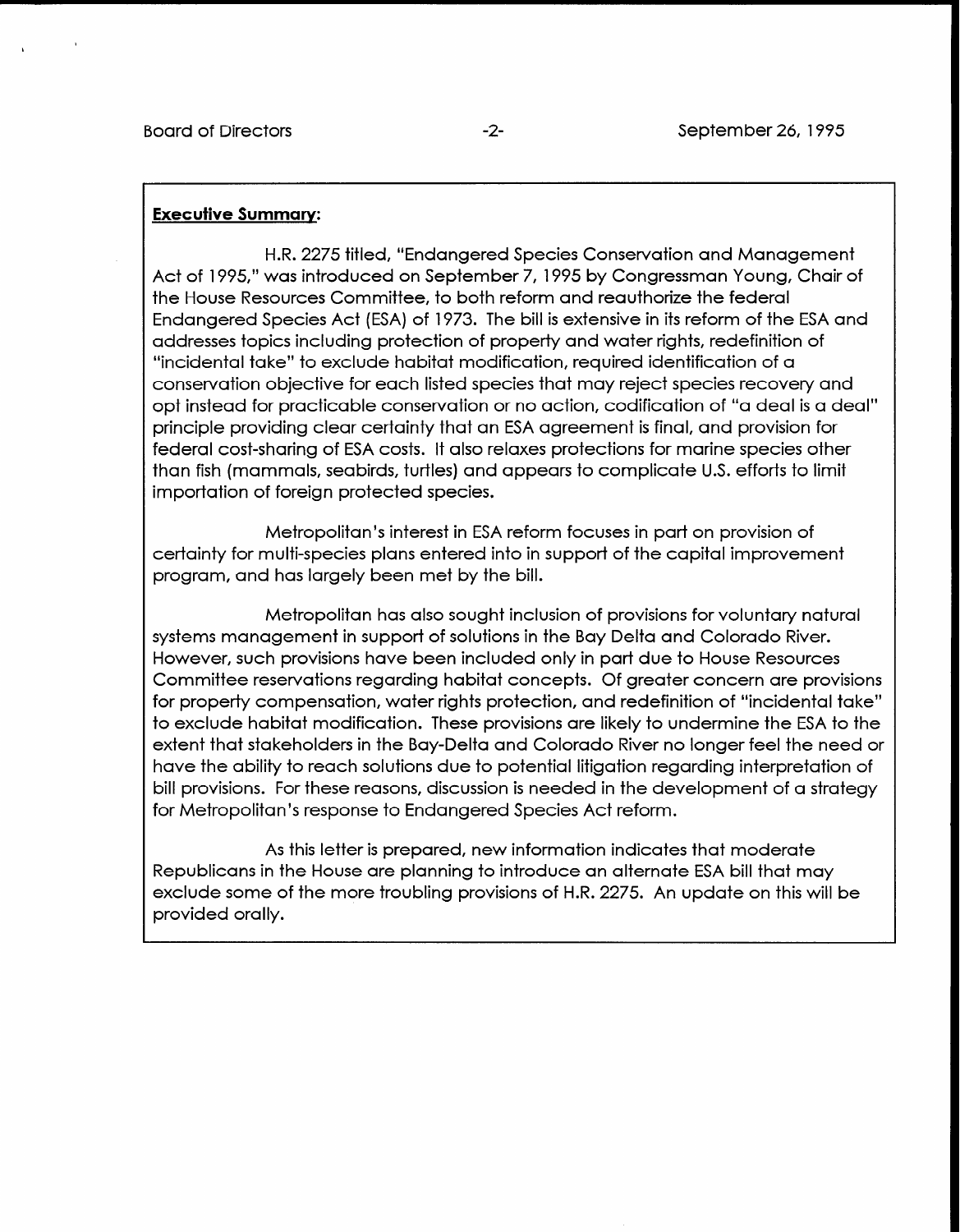## Detailed Report:

Overview of Provisions. H.R. 2275 titled, "Endangered Species Conservation and Management Act of 1995", was introduced on September 7, 1995 by Congressman Young, Chair of the House Resources Committee, to both reform and reauthorize the federal Endangered Species Act (ESA) of 1973. The bill is extensive in its reform of the ESA and addresses topics including protection of property and water rights, redefinition of "incidental take" to exclude habitat modification, required identification of a conservation objective for each listed species that may reject species recovery and opt instead for practicable conservation or no action, codification of "a deal is a deal" principle providing clear certainty that an ESA agreement is final, and provisions for federal cost-sharing of ESA costs. It also relaxes protections for marine species other than fish (mammals, seabirds, turtles) and appears to complicate U.S. efforts to limit importation of foreign protected species. The attached table provides a more detailed review of the' provisions.

General Perspectives. H.R. 2275 includes both constructive and highly controversial provisions. Industry groups praise provisions for peer review and State participation, and believe that removal of habitat protections will provide positive incentives for property owners to cooperate with ESA. Environmental groups are opposed to numerous provisions of the bill including loss of protections for habitat, marine species, and foreign species. Environmentalists condemn the property compensation provisions of the bill and the loss of automatic recovery goals for listed species.

Metropolitan's Perspective. From Metropolitan's perspective, the "certainty" provisions for approved single and multiple species conservation plans would ensure that the such plans would not be reopened to impose any new requirements for any listed, proposed, or candidate species. Simple grandfathering la quien is needed to ensure the provisions are applicated to Metropolitanism and Metropolitan's existing conservation provement of the capital in such provisions die applied in metropolitation

However, other provisions of the bill could have significant adverse ramifications for resolution of issues in the Bay-Delta and Colorado River. Three key ramifications for resolution of issues in the Bay-Delta and Colorado River. Three key provisions consisting of: property compensation, water rights protection, and redefinition of incidental take to exclude protection of habitat, could substantially diminish the ability to reach conclusions in these areas because stakeholders would no longer have the incentive or feel the need or ability to reach solutions and/or because. permits cannot be achieved due to inadequate federal funding and substantial delays. Further, Metropolitan's principle of voluntary natural systems management is only partially included in the bill.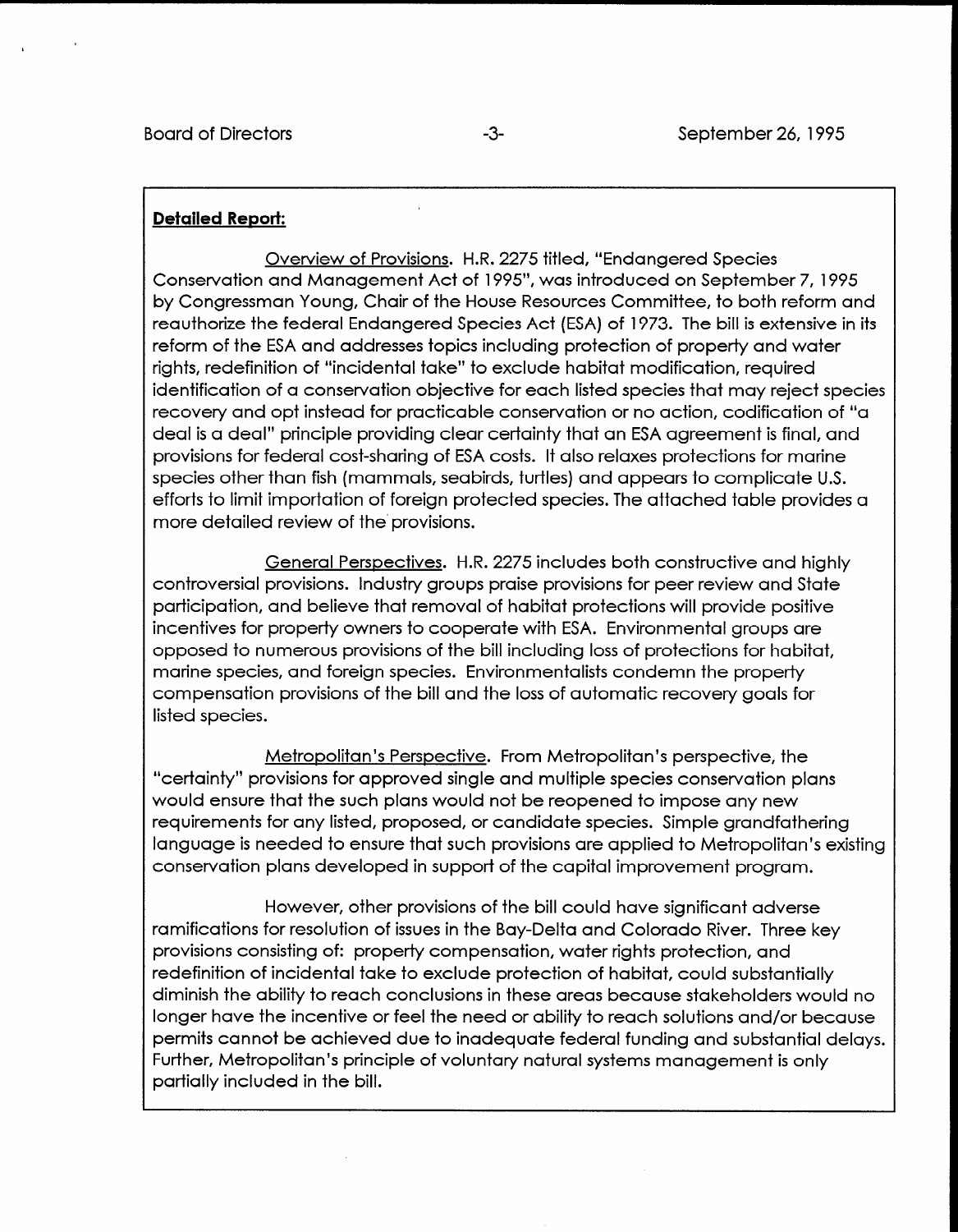Property Compensation. Specifically, the bill proposes to compensate non-federal property owners for loss of property value associated with restrictions arising from the ESA if any portion of a property is devalued by 20 percent or more. Further, property owners may request Federal acquisition of property, or portions thereof, if it is devalued more than 50 percent. This amounts to a new entitlement program that is in addition to Constitutional requirements prohibiting unreasonable takings. While proposed Department of Interior appropriation levels in the bill are roughly 2 to 2 l/2 times those of the early 1990's (assuming five percent inflation), funding is likely to be inadequate to fully administer this proposed entitlement program. As a consequence, property compensation provisions may result in conservation objectives that focus on practicable conservation largely on federal and other public lands volunteered by states thereby relieving stakeholders of ESA responsibilities. Alternatively, permitting in the Bay-Delta or Colorado River could be complicated and delayed by lack of federal funds resulting in the necessity for non-federal funds to address property compensations and close deals. Such possible outcomes would significantly remove incentives for many stakeholders to participate in resolution of ecological issues.

Water Rights Protections. Further, bill provisions appear to protect water rights from reallocation pursuant to ESA and to shield on-going, routine operation and maintenance of facilities from Section 7 consultation. The water rights provisions are likely to result in lengthy litigation, thereby delaying the ability to reach conclusions. In addition, the combination of these provisions may further remove the need or initiative for stakeholders to participate in Bay-Delta and Colorado River ecological negotiations to gain water supply reliability.

Incidental Take. The bill also proposes to redefine "incidental take" of listed species to the species of the direct harm to listed species. Has the listed species of the listed species of the listed species of the listed species of the listed species of the listed species of the listed species is the species to meader only direct named species. Tradition modified, is excluded from this protection despite species needs for food, shelter, and reproduction. This redefinition is at odds with Metropolitan's principle of natural systems management that proposes to focus on habitat improvements in lieu of conservation measures for each listed species. Metropolitan favors the habitatbased approach because it addresses underlying causes of species declines while avoiding inter-species management complexities and conflicts, and also<br>prevents against setting of possible unachievable species population targets.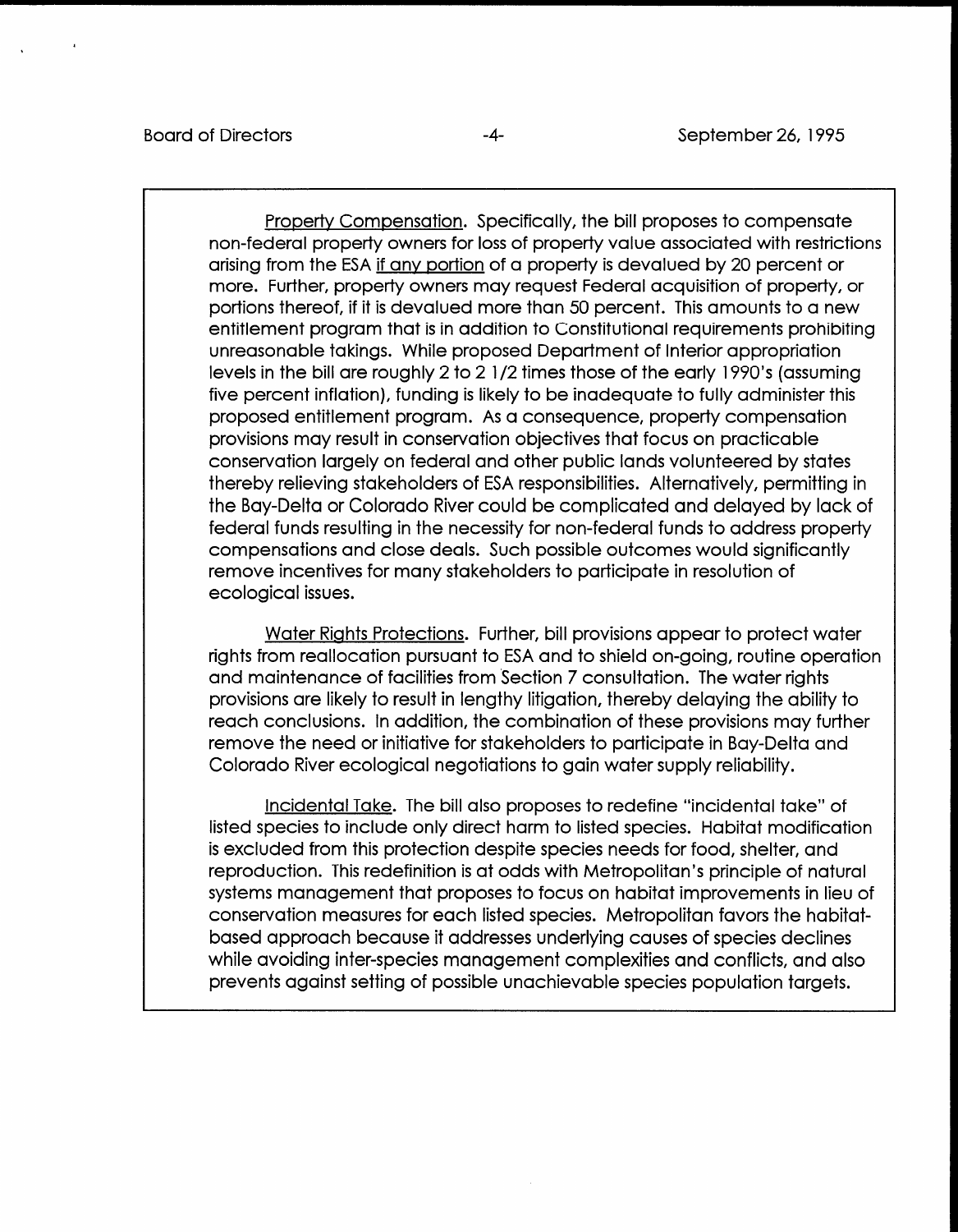Voluntary Natural Systems Management. Metropolitan's principle of voluntary natural systems management is included in the bill only to a limited extent, due to House Resources Committee reservations with habitat protection concepts. The bill allows for management of habitat for species, but does not specify that such management would not be required to relate benefits to each species. As such, it is comparable to current requirements for conservation plans and is still species focused. However, its inclusion may not be meaningful, if other provisions of the legislation reduce the need or the ability to resolve ecological issues.

Need for Discussion. Discussion is needed in the development of Metropolitan's strategy for addressing ESA reform. An amendment is required to allow for certainty of multi-species agreements in support of the capital improvement program. More substantially, consideration is needed for voluntary natural systems management provisions in support of Bay-Delta and Colorado River solutions. Balanced against Metropolitan's needs are the controversial nature of the bill and the likelihood that other provisions of the bill will negate any gains made on the natural systems management side.

As this letter is prepared, new information indicates that moderate Republicans in the House are planning to introduce an alternate ESA bill that may exclude some of the more troubling provisions of H.R. 2275. An update on this will be provided orally.

> . \_,: .-' ., ,- \_ -- ,'. -:. 23 \_ '\_ ,\_ \_ ' .